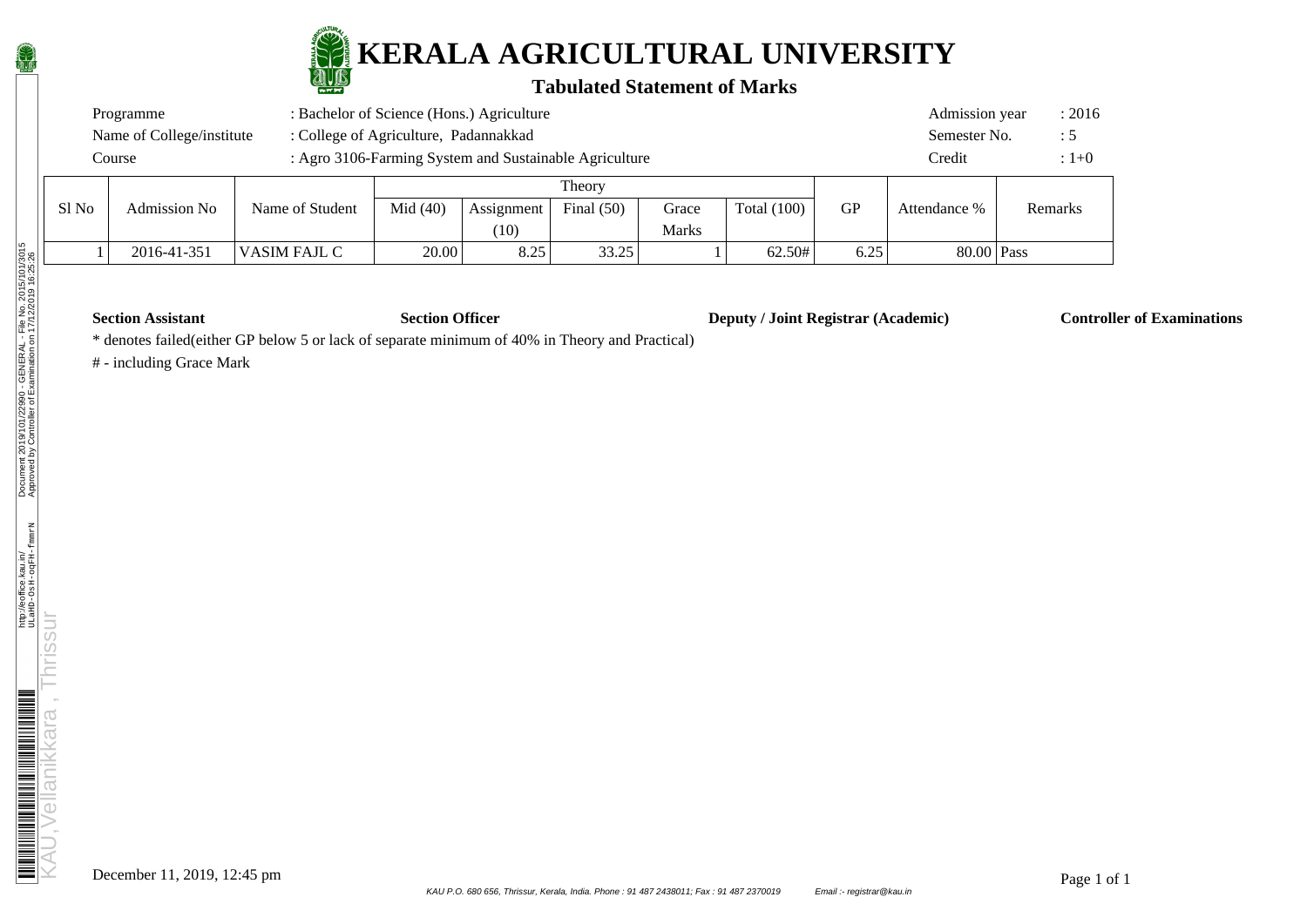

#### **Tabulated Statement of Marks**

|       | Programme                 | : Bachelor of Science (Hons.) Agriculture                        |       |                               |             |              |              |               |           | Admission year | : 2016         |
|-------|---------------------------|------------------------------------------------------------------|-------|-------------------------------|-------------|--------------|--------------|---------------|-----------|----------------|----------------|
|       | Name of College/institute | : College of Agriculture, Padannakkad                            |       |                               |             |              |              |               |           | Semester No.   | $\therefore$ 5 |
|       | Course                    | : Agro 3107-Practical Crop Production - I (Rice and Tuber Crops) |       |                               |             |              |              |               | Credit    |                | $: 0 + 2$      |
|       |                           |                                                                  |       |                               | Practical   |              |              |               |           |                |                |
| Sl No | Admission No              | Name of Student                                                  |       | $ $ RPCW $(15)$ Record $(15)$ | Viva $(10)$ | Final $(60)$ | Grace        | Total $(100)$ | <b>GP</b> | Attendance %   | Remarks        |
|       |                           |                                                                  |       |                               |             |              | <b>Marks</b> |               |           |                |                |
|       | 2016-41-351               | VASIM FAJL C                                                     | 14.00 | 12.25                         | 9.50        | 55.00        |              | 91.75#        | 9.17      | $79.00$ Pass   |                |

**Section Assistant Section Officer Deputy / Joint Registrar (Academic) Controller of Examinations** 

\* denotes failed(either GP below 5 or lack of separate minimum of 40% in Theory and Practical)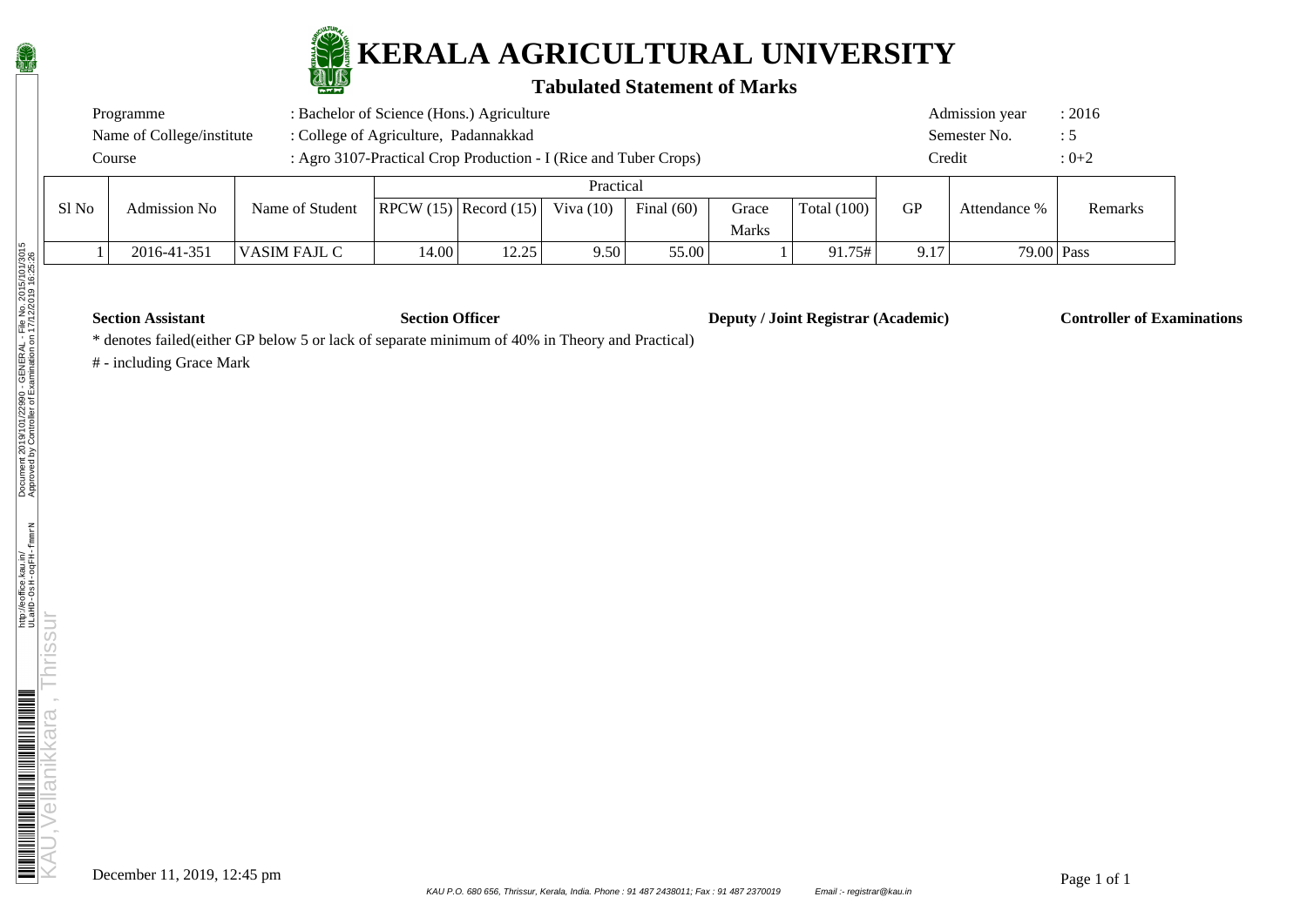

#### **Tabulated Statement of Marks**

| Programme                 |                                                                | Admission year | : 2016    |  |           |
|---------------------------|----------------------------------------------------------------|----------------|-----------|--|-----------|
| Name of College/institute |                                                                | Semester No.   | .: C      |  |           |
| Course                    | : Econ 3103-Farm Management, Production and Resource Economics |                | Credit    |  | $: 2 + 1$ |
|                           | Theory                                                         |                | Practical |  |           |

|    |             |             |       |                         | <b>THOUT</b> |              |        |       |        | 1 iacucai |       |       |        |           |              |         |
|----|-------------|-------------|-------|-------------------------|--------------|--------------|--------|-------|--------|-----------|-------|-------|--------|-----------|--------------|---------|
| S1 | Admission   | Name of     |       | $ Mid(40) $ Assignm $ $ | Final        | Grace        | Total  | RPCW  | Record | Viva      | Final | Grace | Total  | <b>GP</b> | Attendanc    | Remarks |
| No | No          | Student     |       | ent $(10)$              | (50)         | <b>Marks</b> | (100)  | (15)  | (15)   | (10)      | (60)  | Marks | (100)  |           | $e\%$        |         |
|    | 2016-41-351 | 'VASIM FAJL | 36.00 | 10.00                   | 43.50        |              | 90.50# | 13.00 | 14.00  | 9.00      | 58.00 |       | 95.00# | 9.20      | $95.00$ Pass |         |
|    |             |             |       |                         |              |              |        |       |        |           |       |       |        |           |              |         |

**Section Assistant Section Officer Deputy / Joint Registrar (Academic) Controller of Examinations** 

\* denotes failed(either GP below 5 or lack of separate minimum of 40% in Theory and Practical)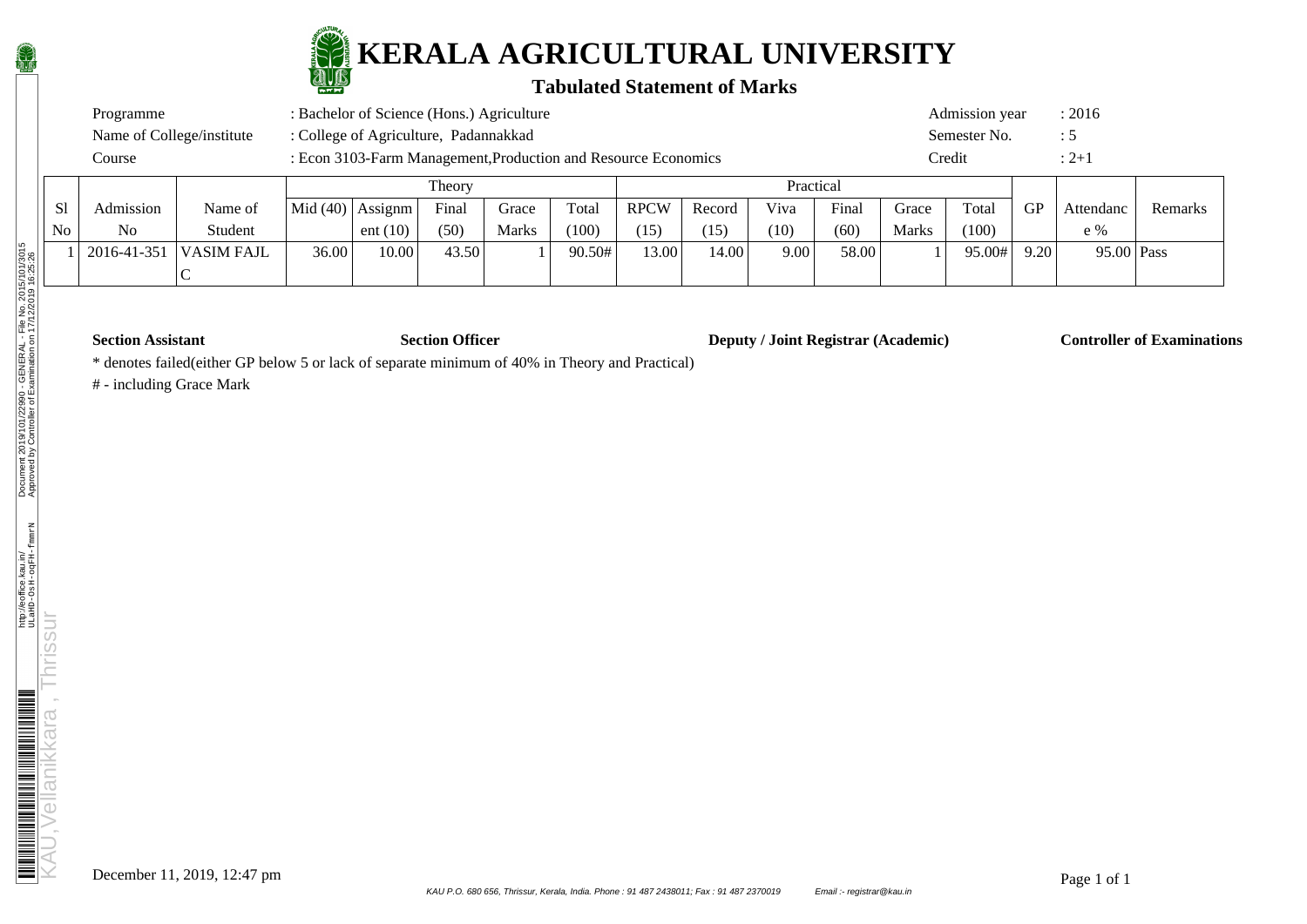

### **Tabulated Statement of Marks**

| Course                    | : Engg 3103-Protected Cultivation and Secondary Agriculture |  | Credit         |        |
|---------------------------|-------------------------------------------------------------|--|----------------|--------|
| Name of College/institute | : College of Agriculture, Padannakkad                       |  | Semester No.   | : 5    |
| Programme                 | : Bachelor of Science (Hons.) Agriculture                   |  | Admission year | : 2016 |

|    |                   |            |                                          |            | Theory |       |        |             |        | Practical |       |              |        |           |            |         |
|----|-------------------|------------|------------------------------------------|------------|--------|-------|--------|-------------|--------|-----------|-------|--------------|--------|-----------|------------|---------|
| S1 | Admission         | Name of    | $\vert$ Mid (40) $\vert$ Assignm $\vert$ |            | Final  | Grace | Total  | <b>RPCW</b> | Record | Viva      | Final | Grace        | Total  | <b>GP</b> | Attendanc  | Remarks |
| No | N <sub>o</sub>    | Student    |                                          | ent $(10)$ | (50)   | Marks | (100)  | (15)        | (15)   | (10)      | (60)  | <b>Marks</b> | (100)  |           | $e\%$      |         |
|    | $2016 - 41 - 351$ | VASIM FAJL | 32.00                                    | 7.00       | 28.00  |       | 68.00# | 12.00       | 13.75  | 9.25      | 53.50 |              | 89.50# | 7.87      | 77.00 Pass |         |
|    |                   |            |                                          |            |        |       |        |             |        |           |       |              |        |           |            |         |

**Section Assistant Section Officer Deputy / Joint Registrar (Academic) Controller of Examinations** 

\* denotes failed(either GP below 5 or lack of separate minimum of 40% in Theory and Practical)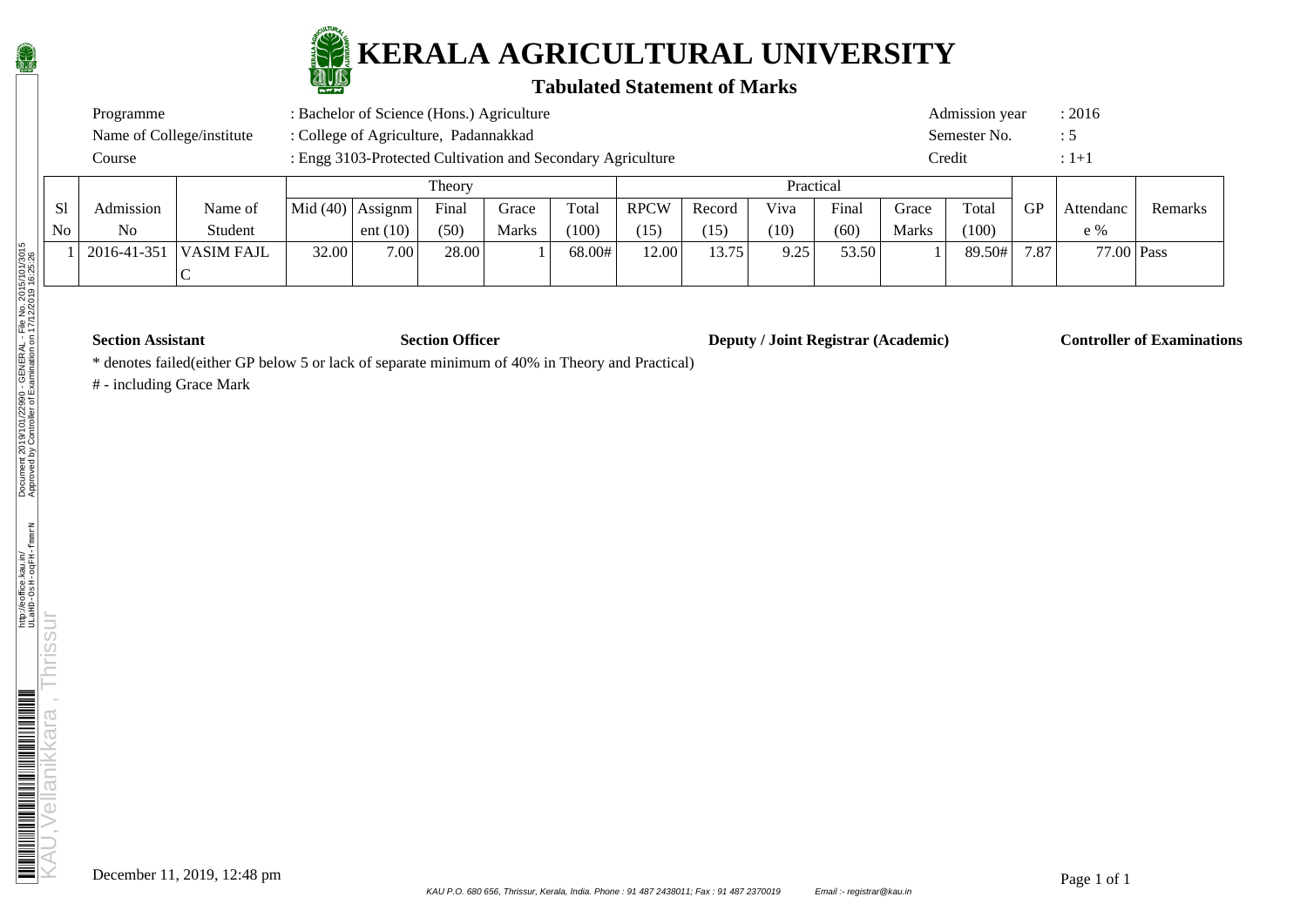

### **Tabulated Statement of Marks**

| Programme                 | : Bachelor of Science (Hons.) Agriculture          | Admission year | : 2016 |
|---------------------------|----------------------------------------------------|----------------|--------|
| Name of College/institute | : College of Agriculture, Padannakkad              | Semester No.   |        |
| Course                    | : Ento 3104-Pests of crops and their Management II | Credit         |        |

|    |             |            |                         |            | <b>Theory</b> |              |        |             |        | Practical |       |       |        |           |            |         |
|----|-------------|------------|-------------------------|------------|---------------|--------------|--------|-------------|--------|-----------|-------|-------|--------|-----------|------------|---------|
| S1 | Admission   | Name of    | $ Mid(40) $ Assignm $ $ |            | Final         | Grace        | Total  | <b>RPCW</b> | Record | Viva      | Final | Grace | Total  | <b>GP</b> | Attendanc  | Remarks |
| No | No          | Student    |                         | ent $(10)$ | (50)          | <b>Marks</b> | (100)  | (15)        | (15)   | (10)      | (60)  | Marks | (100)  |           | $e\%$      |         |
|    | 2016-41-351 | VASIM FAJL | 26.25                   | 9.00       | 38.75         |              | 75.00# | 9.50        | 12.50  | 8.75      | 38.00 |       | 69.75# | 7.23      | 85.00 Pass |         |
|    |             |            |                         |            |               |              |        |             |        |           |       |       |        |           |            |         |

**Section Assistant Section Officer Deputy / Joint Registrar (Academic) Controller of Examinations** 

\* denotes failed(either GP below 5 or lack of separate minimum of 40% in Theory and Practical)

$$
\frac{\mathbf{a}}{2}
$$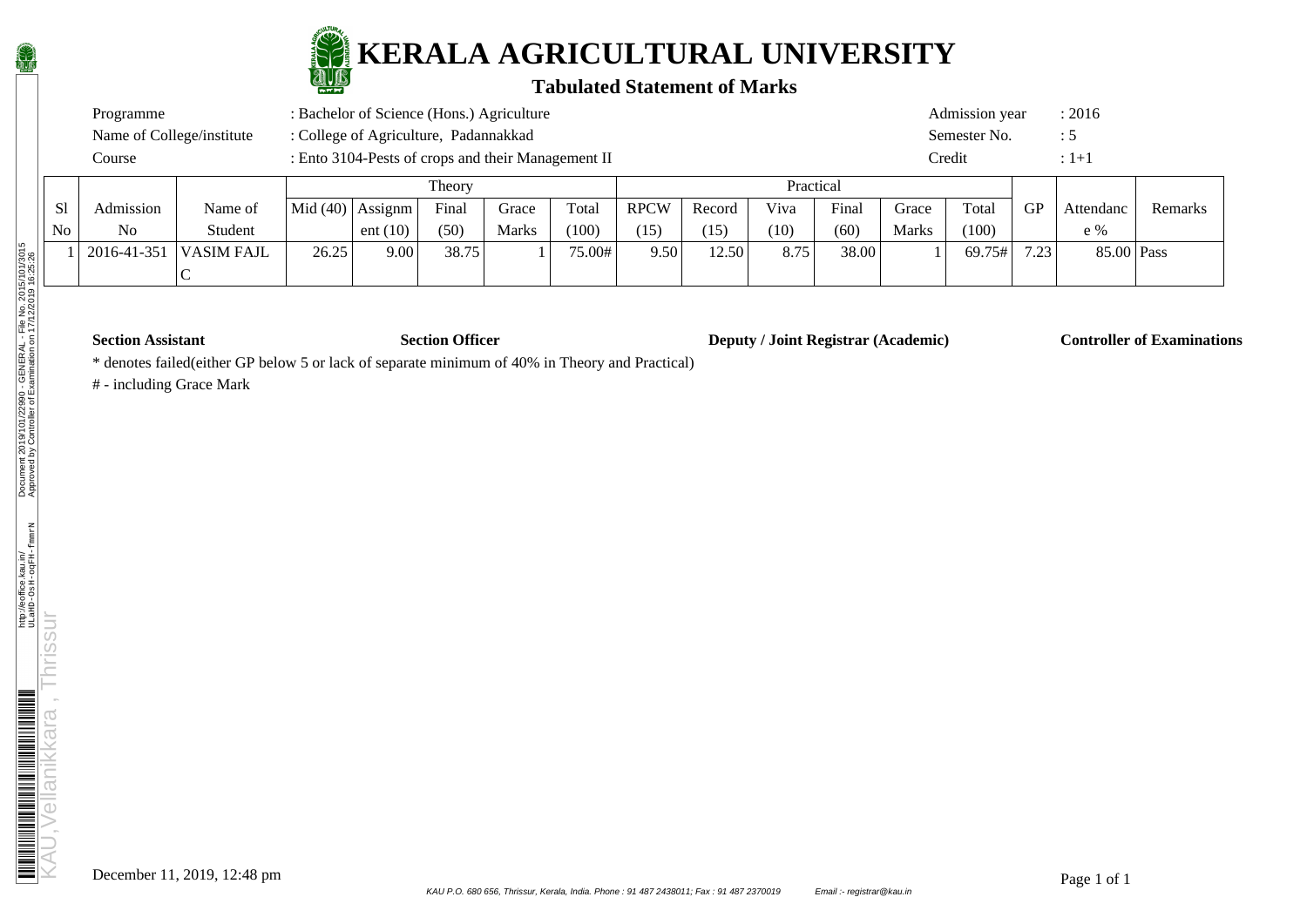

#### **Tabulated Statement of Marks**

|        | : Bachelor of Science (Hons.) Agriculture<br>Programme |         |  |                                                                                |       |       |       |             |        |      |           |       | Admission year |           | : 2016    |
|--------|--------------------------------------------------------|---------|--|--------------------------------------------------------------------------------|-------|-------|-------|-------------|--------|------|-----------|-------|----------------|-----------|-----------|
|        | Name of College/institute                              |         |  | : College of Agriculture, Padannakkad                                          |       |       |       |             |        |      |           |       | Semester No.   |           |           |
|        | Course                                                 |         |  | : Extn 3105-Entrepreneurship Development and Agricultural Extension Management |       |       |       |             |        |      |           |       | Credit         |           | $:1+1$    |
| Theory |                                                        |         |  |                                                                                |       |       |       |             |        |      | Practical |       |                |           |           |
| Sl     | Admission                                              | Name of |  | Mid $(40)$ Assignm                                                             | Final | Grace | Total | <b>RPCW</b> | Record | Viva | Final     | Grace | Total          | <b>GP</b> | Attendano |

| .<br>Admission | Name of     | Mid $(40)$         | Assignm    | Final | Grace        | Total | <b>RPCW</b> | Record   | Viva | $\mathbf{r}$<br>Final | Grace | Total  | ${\rm GP}$ | Attendanc  | Remarks |  |
|----------------|-------------|--------------------|------------|-------|--------------|-------|-------------|----------|------|-----------------------|-------|--------|------------|------------|---------|--|
| No             | Student     |                    | ent $(10)$ | (50)  | <b>Marks</b> | (100) | (15)        | (15)     | (10) | (60)                  | Marks | (100)  |            | e %        |         |  |
| 2016-41-351    | 'VASIM FAJL | 29.25<br>- - - - - | 8.00       | 35.00 |              | 5.25# | 4.50        | 175<br>. | 9.50 | 49.00                 |       | 85.75# | 795        | 78.00 Pass |         |  |
|                |             |                    |            |       |              |       |             |          |      |                       |       |        |            |            |         |  |

**Section Assistant Section Officer Deputy / Joint Registrar (Academic) Controller of Examinations** 

\* denotes failed(either GP below 5 or lack of separate minimum of 40% in Theory and Practical)

# - including Grace Mark

No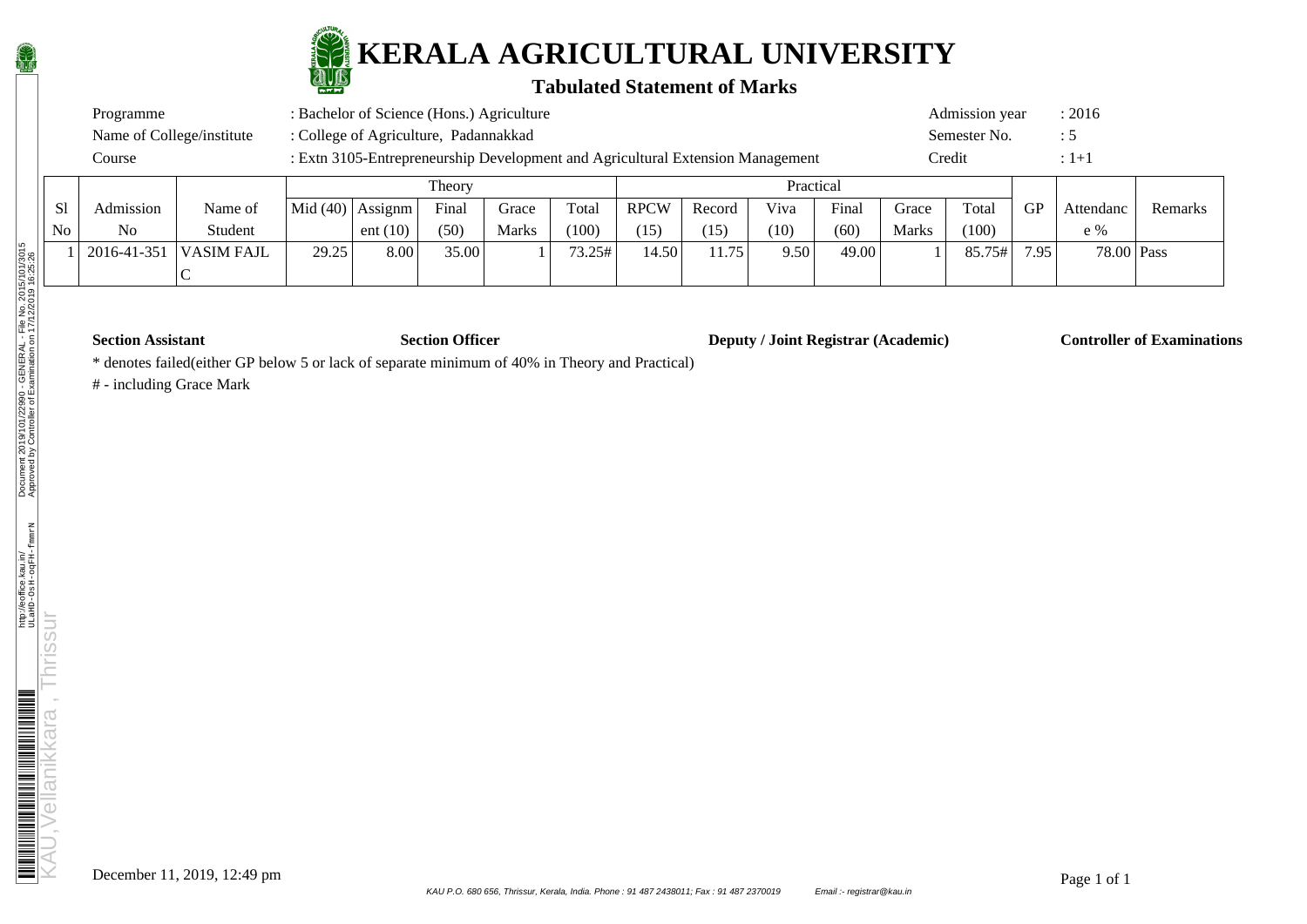

### **Tabulated Statement of Marks**

| Programme                 | : Bachelor of Science (Hons.) Agriculture         | Admission year | : 2016 |
|---------------------------|---------------------------------------------------|----------------|--------|
| Name of College/institute | : College of Agriculture, Padannakkad             | Semester No.   |        |
| Course                    | : Hort 3105-Production Technology for Fruit Crops | <b>Tredit</b>  |        |

|    |                |           |                    |            | Theory |              |        |             |        | Practical |       |              |        |      |            |         |
|----|----------------|-----------|--------------------|------------|--------|--------------|--------|-------------|--------|-----------|-------|--------------|--------|------|------------|---------|
| S1 | Admission      | Name of   | Mid (40)   Assignm |            | Final  | Grace        | Total  | <b>RPCW</b> | Record | Viva      | Finar | Grace        | Total  | GP   | Attendanc  | Remarks |
| No | N <sub>o</sub> | Student   |                    | ent $(10)$ | (50)   | <b>Marks</b> | (100)  | (15)        | (15)   | (10)      | (60)  | <b>Marks</b> | (100)  |      | e %        |         |
|    | 2016-41-351    | ASIM FAJL | 39.50              | 7.00       | 37.25  |              | 84.75# | 9.00        | 12.00  | 9.75      | 51.50 |              | 83.25# | 8.42 | 79.00 Pass |         |
|    |                |           |                    |            |        |              |        |             |        |           |       |              |        |      |            |         |

**Section Assistant Section Officer Deputy / Joint Registrar (Academic) Controller of Examinations** 

\* denotes failed(either GP below 5 or lack of separate minimum of 40% in Theory and Practical)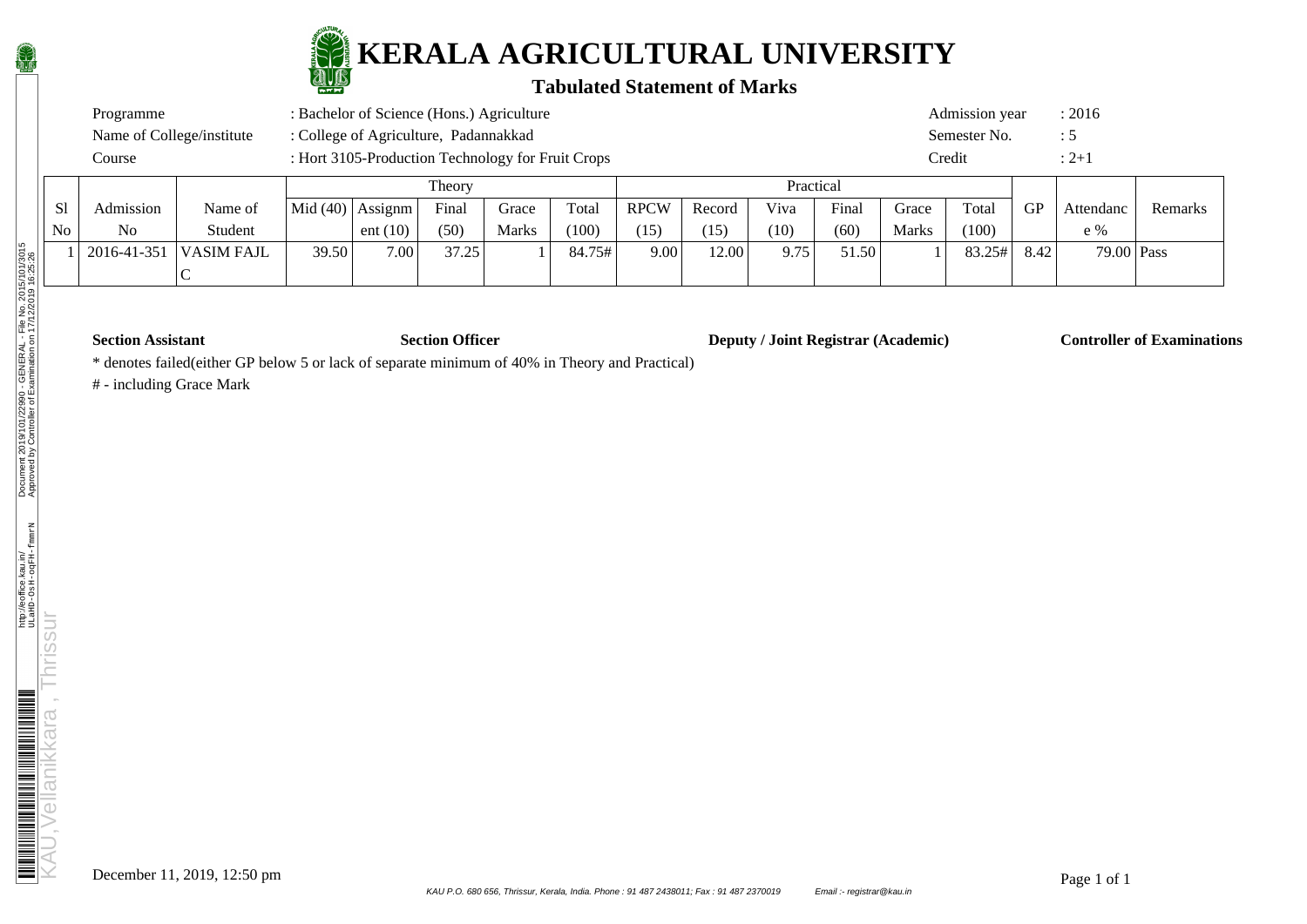

#### **Tabulated Statement of Marks**

| : Bachelor of Science (Hons.) Agriculture<br>Admission year<br>Programme |                                                                               |           |        |  |           |  |  |  |  |
|--------------------------------------------------------------------------|-------------------------------------------------------------------------------|-----------|--------|--|-----------|--|--|--|--|
| Name of College/institute                                                | Semester No.                                                                  |           | : C    |  |           |  |  |  |  |
| Course                                                                   | : Hort 3106-Post-Harvest Management and Value Addition of Horticultural Crops |           | Credit |  | $: 2 + i$ |  |  |  |  |
|                                                                          | Theory                                                                        | Practical |        |  |           |  |  |  |  |

|    |                |             | <b>THOUT</b> |                         |       |              | 1 ruetieai |             |        |      |       |              |        |      |            |         |
|----|----------------|-------------|--------------|-------------------------|-------|--------------|------------|-------------|--------|------|-------|--------------|--------|------|------------|---------|
| S1 | Admission      | Name of     |              | $ Mid(40) $ Assignm $ $ | Final | Grace        | Total      | <b>RPCW</b> | Record | Viva | Final | Grace        | Total  | GP   | Attendanc  | Remarks |
| No | N <sub>o</sub> | Student     |              | ent $(10)$              | (50)  | <b>Marks</b> | (100)      | (15)        | 15     | (10) | (60)  | <b>Marks</b> | (100)  |      | e %        |         |
|    | 2016-41-351    | 'VASIM FAJL | 40.00        | 8.10                    | 35.00 |              | 84.10#     | 1.50        | 12.00  | 8.50 | 55.75 |              | 88.75# | 8.56 | 75.00 Pass |         |
|    |                |             |              |                         |       |              |            |             |        |      |       |              |        |      |            |         |

**Section Assistant Section Officer Deputy / Joint Registrar (Academic) Controller of Examinations** 

\* denotes failed(either GP below 5 or lack of separate minimum of 40% in Theory and Practical)

# - including Grace Mark

 $\overline{\rm N}$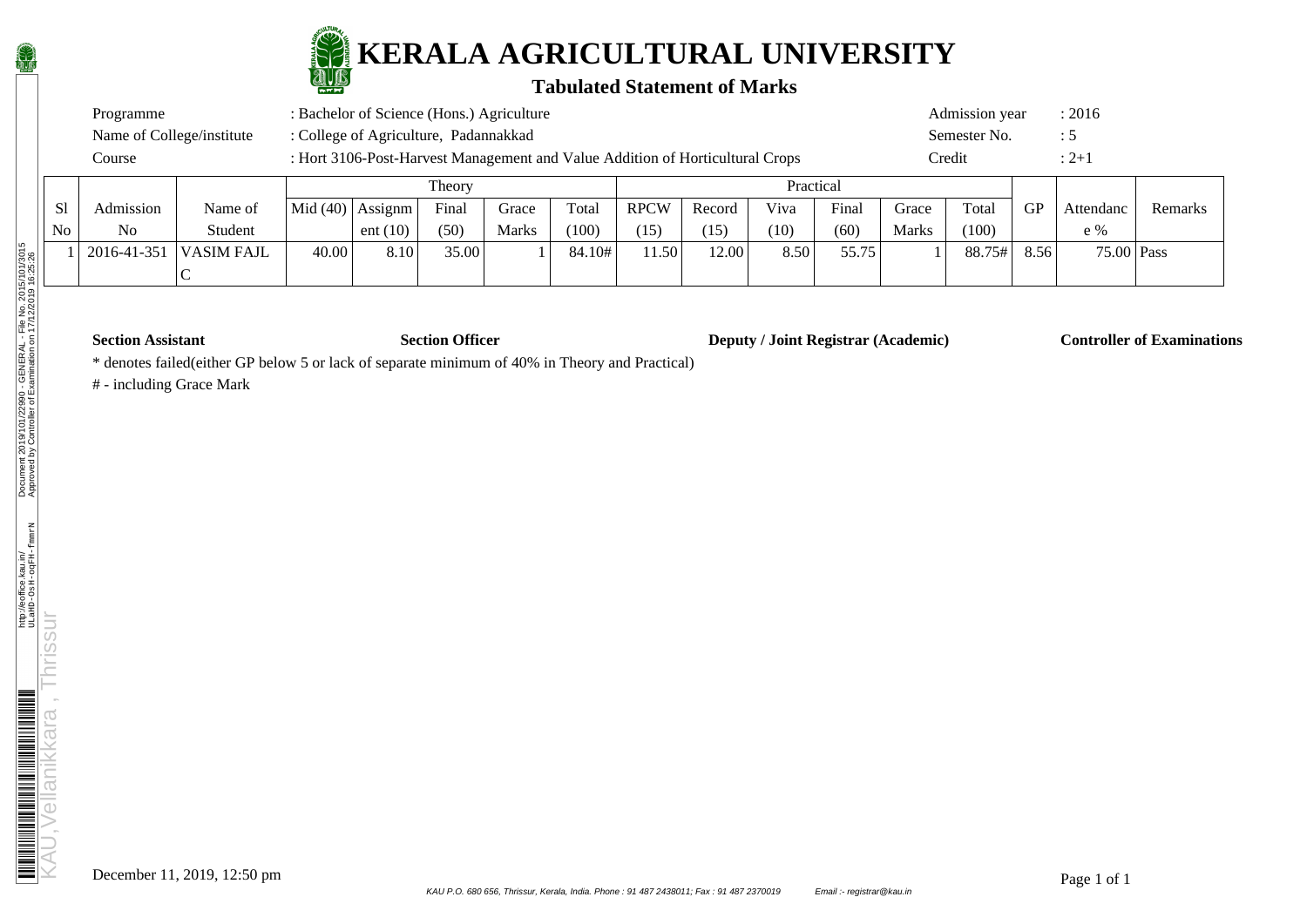

### **Tabulated Statement of Marks**

| Programme                 | : Bachelor of Science (Hons.) Agriculture             | Admission year | : 2016    |
|---------------------------|-------------------------------------------------------|----------------|-----------|
| Name of College/institute | : College of Agriculture, Padannakkad                 | Semester No.   |           |
| Course                    | : Path 3104-Diseases of Crops and their Management II | Credit         | $: 2 + 1$ |

|                |                |                   |            | Theory     |       |              |        | Practical   |        |      |       |              |        |      |            |         |
|----------------|----------------|-------------------|------------|------------|-------|--------------|--------|-------------|--------|------|-------|--------------|--------|------|------------|---------|
| S1             | Admission      | Name of           | Mid $(40)$ | Assignm    | Final | Grace        | Total  | <b>RPCW</b> | Record | Viva | Finar | Grace        | Total  | GP   | Attendanc  | Remarks |
| N <sub>o</sub> | N <sub>o</sub> | Student           |            | ent $(10)$ | (50)  | <b>Marks</b> | (100)  | (15)        | (15)   | (10) | (60)  | <b>Marks</b> | (100)  |      | e %        |         |
|                | 2016-41-351    | <b>VASIM FAJL</b> | 34.75      | 8.50       | 38.25 |              | 82.50# | 14.00       | 13.50  | 8.00 | 36.75 |              | 73.25# | 7.94 | 80.00 Pass |         |
|                |                |                   |            |            |       |              |        |             |        |      |       |              |        |      |            |         |

**Section Assistant Section Officer Deputy / Joint Registrar (Academic) Controller of Examinations** 

\* denotes failed(either GP below 5 or lack of separate minimum of 40% in Theory and Practical)